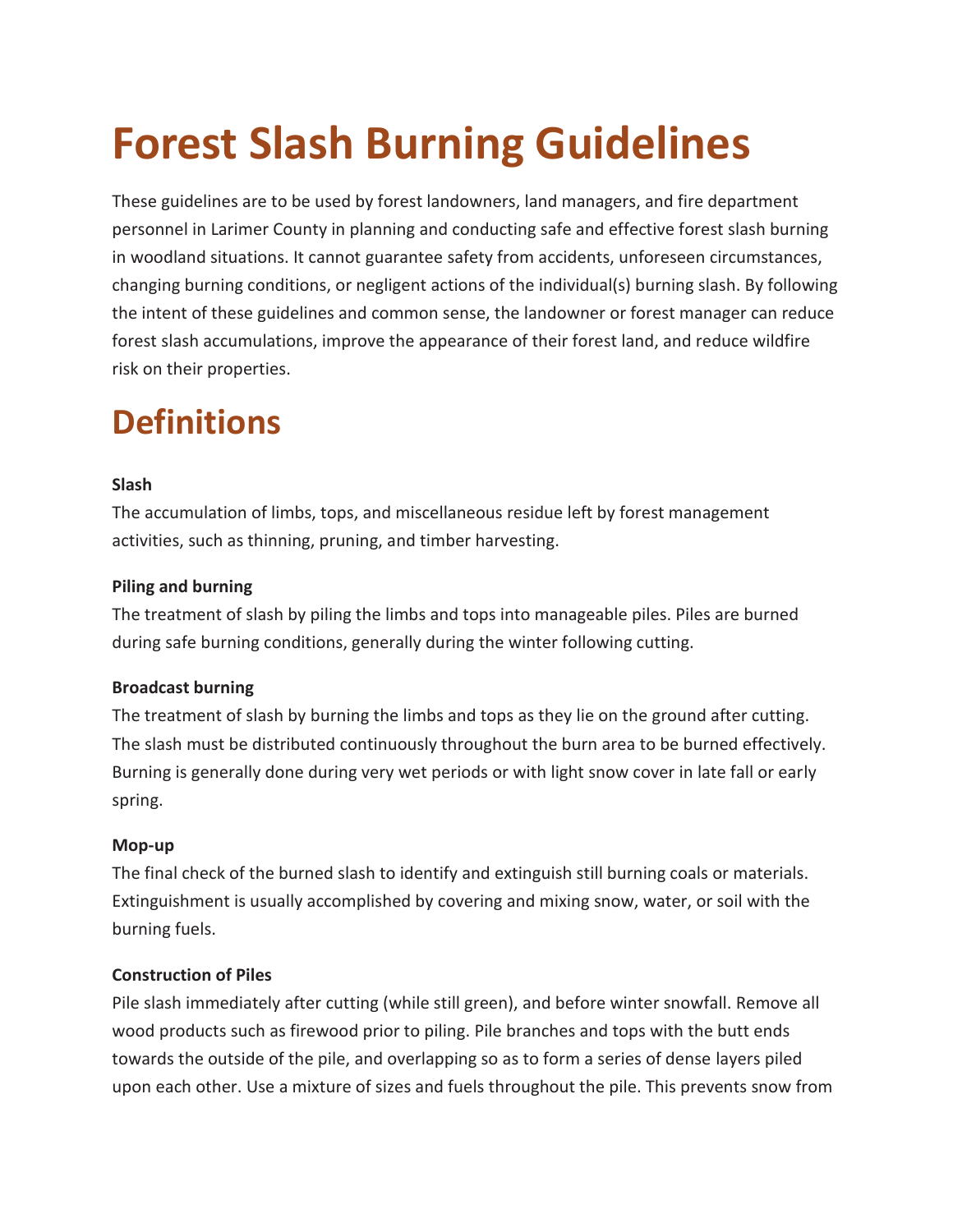filtering into the pile and extinguishing the fire while it is starting. Piles should be approximately 8 feet across in diameter and 6 feet in height, again to prevent drifting snow from entering the pile. Piles should be kept compact, with no long extensions, to reduce snow filtration and improve ignition. Do not place large stumps and sections of logs in the piles, as they will burn for extended periods and will frequently need to be mopped-up.

Do not include garbage or debris in the pile. Locate piles in meadows, rock outcrops, or openings in forest stands. Do not pile slash over stumps where possible, as these areas will also need to be mopped-up. Piles may be situated within forest stands, if they are at least 5 feet away from adjacent tree trunks and tree crowns do not hang over the piles.

## **Planning Your Burning Effort**

Landowners must complete the following steps before burning slash:

- 1. Obtain and complete a general open burning permit from the Larimer County Department of Health and Environment, 1525 Blue Spruce Dr., Fort Collins, 80524, (970) 498-6775. The Health Dept. will review application and approve/disapprove permit and forward to the fire authority where the property is located for their approval.
- 2. Signed authorization and approval from the legally constituted Fire Protection District for your area, or from the Larimer County Sheriff's Department, Office of Emergency Services located at 1303 N. Shields St., Ft. Collins. (970) 498-5300, 498-5302 or 498-5303.

Open burn permits are submitted online at Larimer.org/burnpermit. If applicant does not have a computer they can call 970-498-6775 for assistance in applying for a permit. Upon completion of the permit and approval of the Health Department, approval from the responsible fire authorities is required. Upon their approval, a permit is issued with all the instructions.

The landowner must notify the responsible fire protection agency the day burning is planned. Notification of the Larimer County Sheriff's Department, at (970) 416-1985, is also mandatory and should include the dates, times, and an exact legal description of the burn location. Neighbors should be informed prior to burning as well.

Burning must be done during suitable weather conditions. Periods of snow or light rain, with light winds (for smoke dispersal) and a minimum of 3 inches of snow cover are ideal. Do not burn during periods of high winds, low humidity or drying conditions, temperature inversions, and lack of snow cover or when these conditions are expected to develop after starting. Control